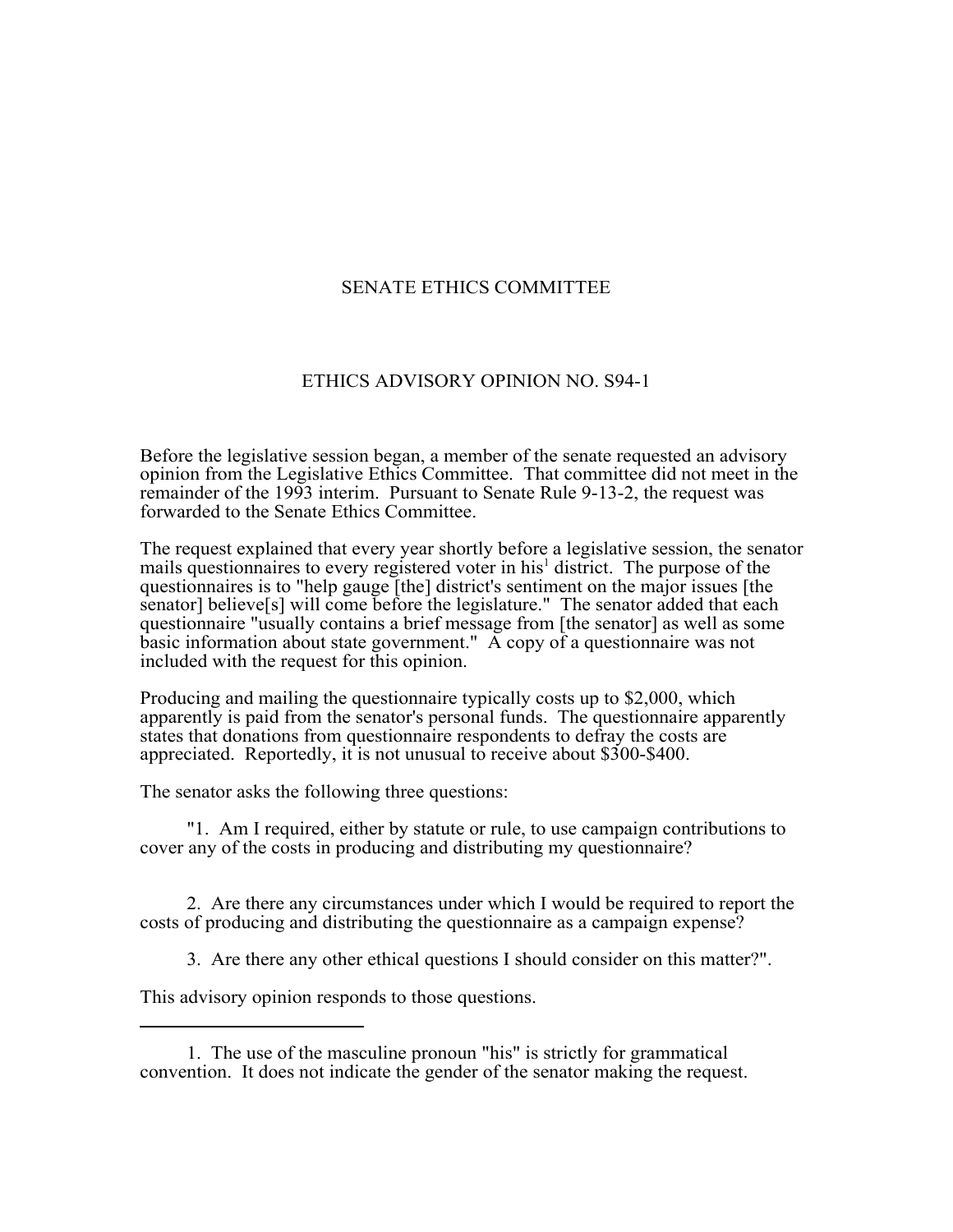The answers depend on the precise nature of the questionnaire. Since a copy of a questionnaire was not included with the request for this opinion, we will offer some general guidelines that may be helpful to any senator in similar circumstances.

A threshold issue is whether the costs in producing the questionnaire qualify as an "expenditure" under the Campaign Reporting Act. Subsection H of Section 1-19-26 NMSA 1978 of that act defines an expenditure as a payment or promise to pay "any money or other thing of value for a political purpose." A "political purpose" is defined in Subsection J of Section 1-19-26 NMSA 1978 as "influencing or attempting to influence an election . . . ."

The initial question, therefore, that the inquiry raises is whether a questionnaire influences or attempts to influence an election. This is not an easy question to answer in the abstract. It depends, we believe, on the precise nature of the questions asked and the totality of the circumstances that surround the questionnaire.

For example, if the questionnaire is included in a packet that contains re-election slogans or statements urging readers to vote for the senator in an election, the costs for the questionnaire would be an expenditure that would have to comply with all the requirements set forth in the Campaign Reporting Act. On the other hand, if the questionnaire assiduously avoids any reference to an election; if the questions posed are strictly objective and do not seek to elicit support for or attempt to influence an election; and if the questionnaire is not mailed reasonably close to the time of an election, then the costs for the questionnaire would not appear to be expenditures within the meaning of the Campaign Reporting Act.

It is necessary, therefore, to consider the facts of each questionnaire and the circumstances surrounding it, including any "brief message" from the senator that accompanies a questionnaire, before reaching a determination on whether the questionnaire's costs are an "expenditure" that must be governed by the provisions of the Campaign Reporting Act. It is likewise these same facts and circumstances that will determine the appropriate answers to the first two questions raised.

Further complications could arise depending upon subsequent use of the answers to the questionnaire. If, for example, at some future date the senator or someone else uses any of the information gathered from the questionnaire to craft campaign strategy for an election, the costs of the questionnaire could be considered a campaign expense or contribution, depending on who uses them. The questionnaire responses could, in those circumstances, be considered a "thing of value for a political purpose" that must be reported. See Subsection H of Section 1-19-25 NMSA 1978.